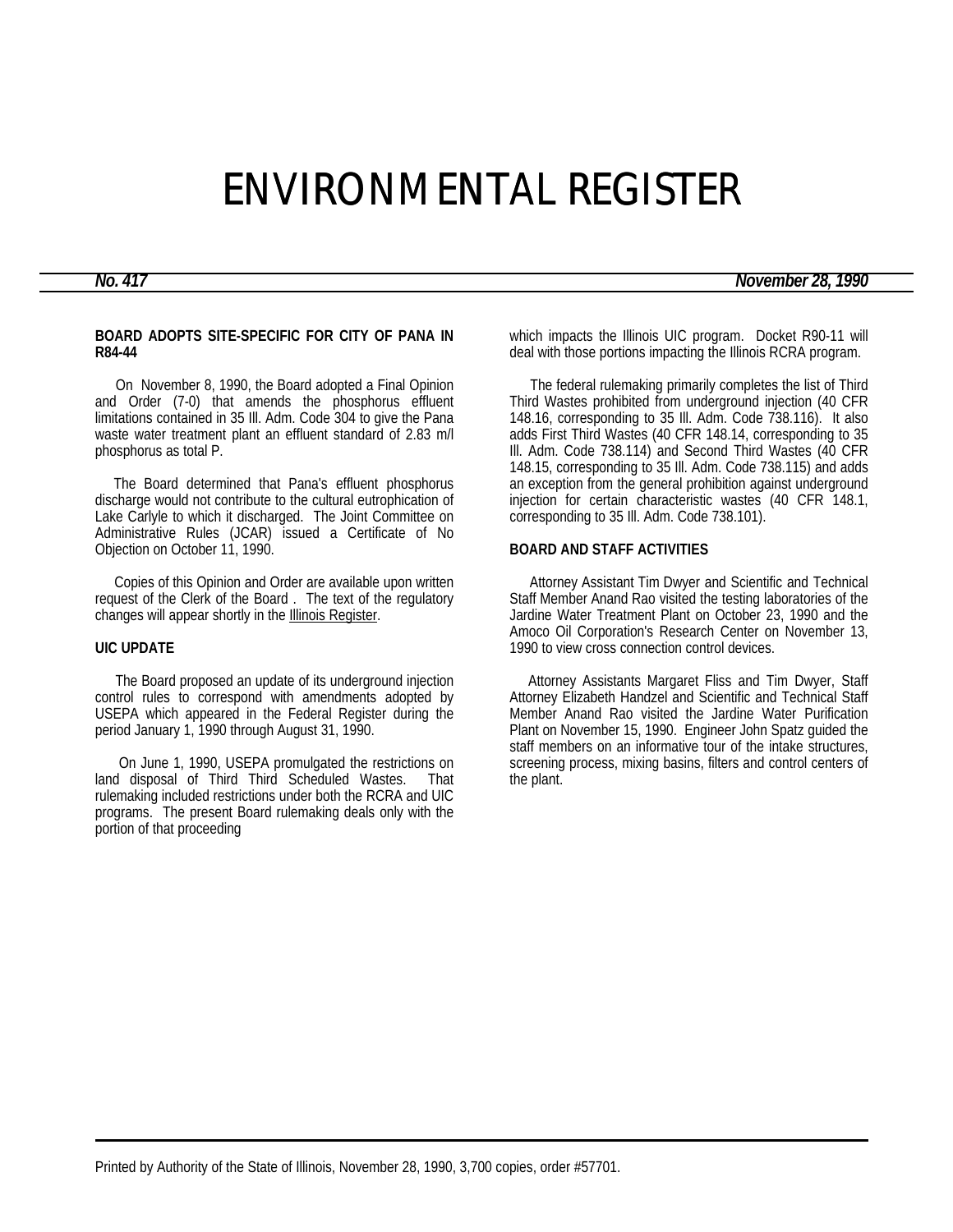### **FINAL ACTIONS - NOVEMBER 8, 1990 BOARD MEETING**

- PCB 87-38 Dept. of the Army v. IEPA The Board granted petitioner's motion to amend its September 17, 1987 Order extending the final compliance deadline to December 1, 1991 concerning petitioner's Rock Island facility. Board Member J.D. Dumelle dissented.
- PCB 88-139 John Sexton Contractors Co. v. IEPA This matter was dismissed on petitioner's motion.
- PCB 88-156
- PCB 88-268 The Ensign Bickford Co. et al v. IEPA The Board denied petitioner's motion for modification of its<br>Consolidated August 10, 1989 Order concerning open burning of explosive contaminated waste at its Union Cou
- August 10, 1989 Order concerning open burning of explosive contaminated waste at its Union County facility.
- PCB 89-154 People of the State of Illinois v. Roll Service, Inc. The Board accepted the Stipulation and Settlement Agreement in which respondent did not admit the alleged violations but agreed to pay a civil penalty of \$3,500 concerning its Cook County facility. Board Members J.D. Dumelle and J. Theodore Meyer dissented.
- PCB 90-100 City of Ottawa v. IEPA The Board accepted the Agency Recommendation and granted petitioner variance extension, with conditions, from the Board's public water supplies regulations concerning Standards for Issuance and Restricted Status relating to the combined radium-226 and radium-228 standard in drinking water for its LaSalle County facility. Board Members J.D. Dumelle and Bill Forcade dissented.
- PCB 90-103 People of the State of Illinois v. J.D. Plating Works, Inc., an Illinois corp. This matter was dismissed for want of jurisdiction and the docket closed.
- PCB 90-118 Land and Lakes Co. v. IEPA The Board affirmed Special Condition 3 of Land and Lakes' Experimental Supplemental Permit for its Will County facility. Board Chairman J. Marlin and Board Members J. Anderson and J. Theodore Meyer dissented.
- PCB 90-131 City of Aurora v. IEPA The Board accepted the Agency Recommendation and granted petitioner variance, with conditions, from the Board's public water supplies regulations concerning Standards for Issuance and Restricted Status relating to the combined radium-226 and radium 228 standard in drinking water for its Kane County facility. Board Member Bill Forcade dissented.
- PCB 90-203 McWhorter/Valspar Corp. v. IEPA The Board accepted the Agency Recommendation and granted petitioner provisional variance from the Board's waste disposal regulations relating to 90-day on-site limitations for hazardous wastes at its Kane County facility.
- PCB 90-204 Taracorp Industries, Inc., v. IEPA The Board accepted the Agency Recommendation and granted petitioner provisional variance from the Board's waste disposal regulations relating to 90-day on-site limitations for hazardous wastes at its Madison County facility.
- PCB 90-205 Cargill, Inc. v. IEPA The Board accepted the Agency Recommendation and granted petitioner provisional variance from the Board's waste disposal regulations relating to 90-day on-site limitations for hazardous wastes at its Kane County facility.
- PCB 90-206 Quality Metal Finishing Company v. IEPA The Board accepted the Agency Recommendation and granted petitioner provisional variance from the Board's waste disposal regulations relating to 90-day on-site limitations for hazardous wastes at its Ogles County facility.
- PCB 90-207 AT&T/Montgomery Works v. IEPA The Board accepted the Agency Recommendation and granted petitioner provisional variance from the Board's waste disposal regulations relating to 90-day on-site limitations for hazardous wastes at its Kendall County facility.
- PCB 90-208 Taracorp Industries, Inc., v. IEPA The Board accepted the Agency Recommendation and granted petitioner provisional variance from the Board's waste disposal regulations relating to 90-day on-site limitations for hazardous wastes at its Madison County facility.
- PCB 90-209 Rockford/Counselor, v. IEPA The Board accepted the Agency Recommendation and granted petitioner provisional variance from the Board's waste disposal regulations relating to 90-day on-site limitations for hazardous wastes at its Winnebago County facility.
- PCB 90-210 Ensign-Bickford Co. v. IEPA The Board accepted the Agency Recommendation and granted petitioner provisional variance from the Board's waste disposal regulations relating to 90-day on-site limitations for hazardous wastes at its Union County facility.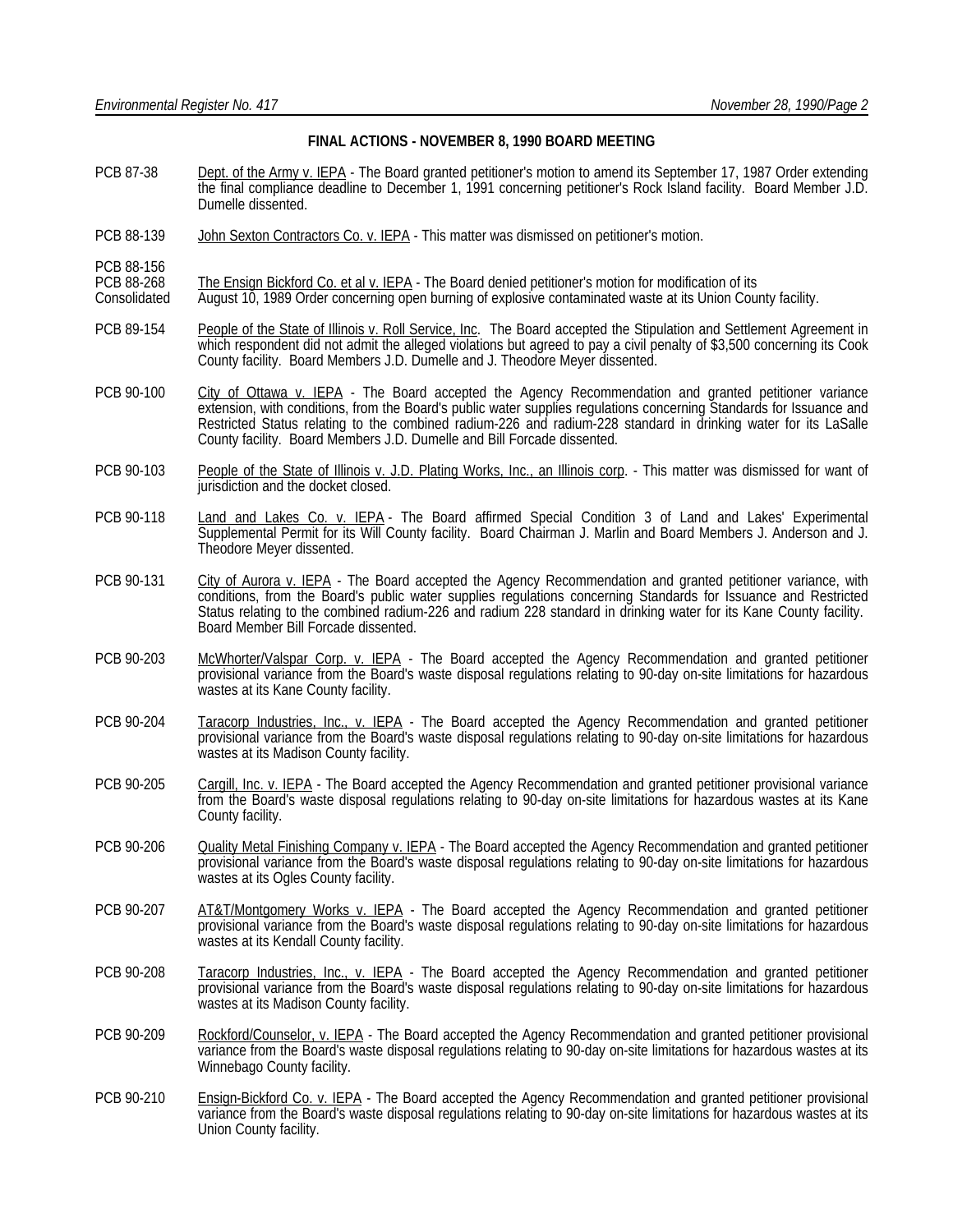- PCB 90-211 Rockford/Counselor v. IEPA The Board accepted the Agency Recommendation and granted petitioner provisional variance from the Board's waste disposal regulations relating to 90-day on-site limitations for hazardous wastes at its Winnebago County facility.
- PCB 90-212 Dresher, Inc. v. IEPA The Board accepted the Agency Recommendation and granted petitioner provisional variance from the Board's waste disposal regulations relating to 90-day on-site limitations for hazardous wastes at its Cook County facility.
- PCB 90-213 Indian Refining v. IEPA The Board accepted the Agency Recommendation and granted petitioner provisional variance, with conditions, from the Board's air pollution regulations relating to sulfur dioxide limitation for its Lawrence County facility.
- AC 89-288 **IEPA v. Multi-County Landfill** The Board granted the Agency's motion to withdraw its Administrative Citation concerning Section 21(p)(5) of the Act, found respondent violated Section 21(p)(7) of the Act and imposed a fine of \$500.
- AC 90-84 County of Jackson v. Everett Allen, d/b/a Allen Waste Management The Board found respondent violated Section  $21(p)(11)$  of the Act and imposed a fine of \$500.
- AC 90-85 St. Clair County v. City of Centreville The Board found respondent violated Section 21(q)(3) of the Act and imposed a fine of \$500.

### **NEW CASES NOVEMBER 8, 1990 BOARD MEETING**

- PCB 90-179 Acme Finishing Co., Inc. v. IEPA Petitioner seeks review of denial of permits for its Cook/DuPage facility. Accepted for hearing.
- PCB 90-182 Ronald E. Tex and Susan D. Tex v. Samuel Scott Coggeshall et al. Complainants allege violations of the Board's noise regulations at respondent's Adams County facility. Held until 11/29/90.
- PCB 90-187 Herman W. Prescott v. City of Sycamore Complainant alleges violations of the Act concerning public water supply regulations at respondent's DeKalb County facility. Held until 11/29/90.
- PCB 90-195 Caterpillar, Inc. v. IEPA Petitioner seeks permit review for its Peoria County facility. Accepted for hearing.
- PCB 90-196 Heico, Inc. v. IEPA Petitioner seeks review of certain Agency imposed conditions in the RCRA closure plan permit for its LaSalle County facility. Accepted for hearing.
- PCB 90-197 The Celotex Corp. v. IEPA Petitioner seeks permit review for its Adams County facility. Accepted for hearing.
- PCB 90-198 Commonwealth Edison Co. v. IEPA Petitioner seeks permit review for its Lake County facility. Accepted for hearing.
- PCB 90-199 Dept.of the Army v. IEPA Petitioner seeks variance from the Board's water pollution regulations and waiver of filing fee concerning its St. Clair/Madison County facility. Accepted for hearing.
- PCB 90-200 Vito Zivoli and Stella Podczerwinski v. Somebody's Bar Restaurant Complainant alleges violations of the Act and Board noise regulations at respondent's Cook County facility. Held for duplicitous/ frivolous determination.
- PCB 90-201 David L. Dravis et al v. M&D AG, et al. Complainant alleges violations of the Act concerning noise pollution at respondent's Whiteside County facility. Held for duplicitous/frivolous determination.
- PCB 90-202 People of the State of Illinois v. Bridgestone/Firestone, Inc. Complainant alleges violations of the Act and Board air pollution regulations at respondents Macon County facility. Hearing mandatory.
- PCB 90-203 McWhorter/Valspar Corp. v. IEPA See Final Actions.
- PCB 90-204 Taracorp Industries, Inc. v. IEPA See Final Actions.
- PCB 90-205 Cargill, Inc. v. IEPA See Final Actions.
- PCB 90-206 Quality Metal Finishing Co. v. IEPA See Final Actions.
- PCB 90-207 AT&T/Montgomery Works v. IEPA See Final Actions.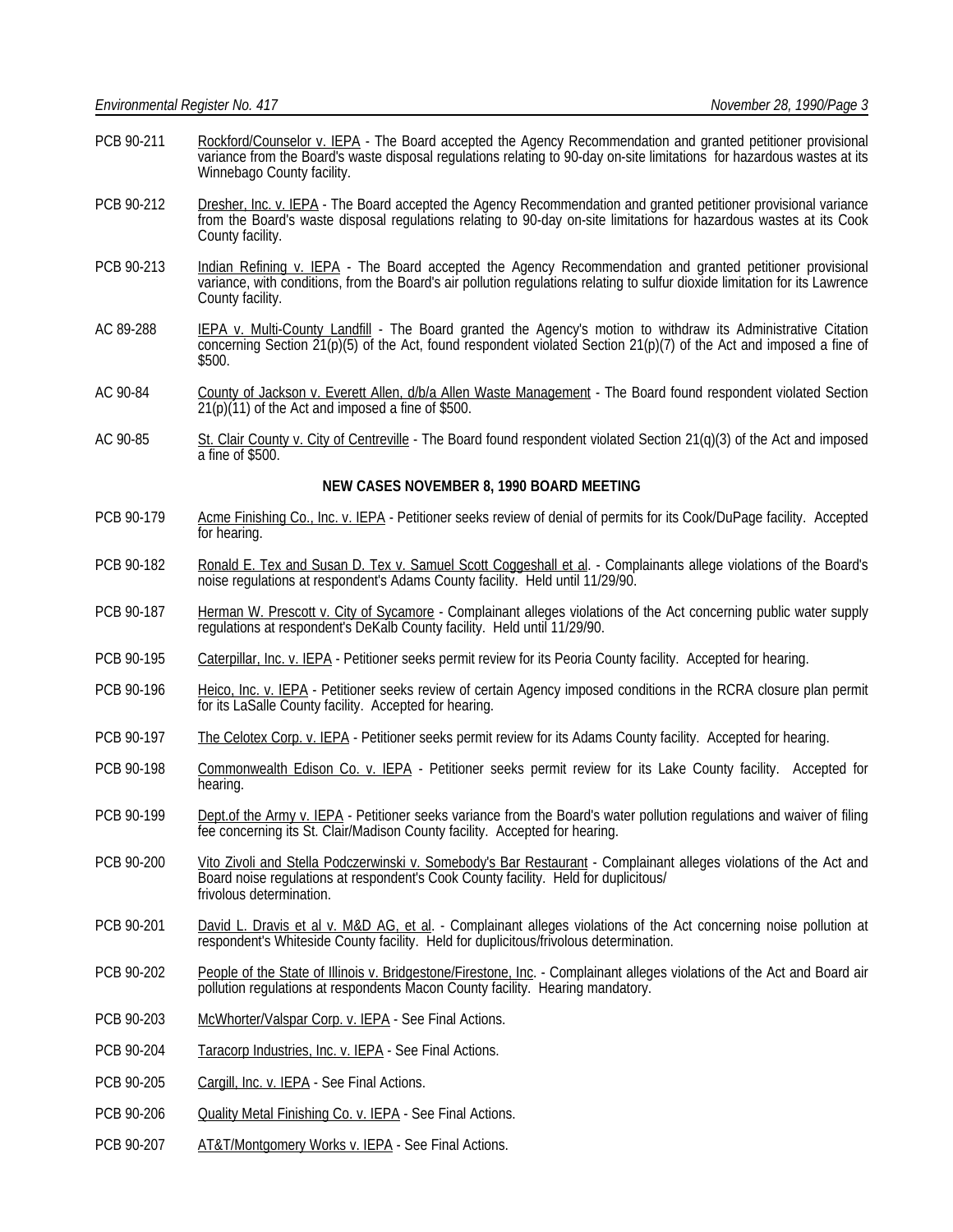- PCB 90-208 Taracorp Industries, Inc. v. IEPA See Final Actions.
- PCB 90-209 Rockford/Counselor v. IEPA See Final Actions.
- PCB 90-210 Ensign-Bickford Co. v. IEPA See Final Actions.
- PCB 90-211 Rockford/Counselor v. IEPA See Final Actions.
- PCB 90-212 Dresher, Inc. v. IEPA See Final Actions.
- PCB 90-213 Indian Refining v. IEPA See Final Actions.

### **CALENDAR \***

- November 28 P-A National Steel Corporation (Granite City Division) v. EPA PCB 90-114, Courthouse, Second 9:30 a.m. Floor, Granite City Hall, 2000 Edison Ave., Granite City.
- **November 29 Pollution Control Board Meeting, State of Illinois Center, 100 W. Randolph St., Conference Room 9-040, Chicago.**
- November 29 L-V Gallatin National Company v. EPA PCB 90-183, Fellowship Hall, Reform Church, Main<br>10:00 a.m. **Cambridge Church Streets, Fairview**.  $& Church \text{ Streets. Fairview.}$
- November 29 A-C EPA v. Steve Gilbert AC 90-56, Mansfield Fire Department, 100 S. Washington St., 11:00 Mansfield.
- November 30 A-C EPA v. Johnson Blackwell AC 90-72, Carlyle City Hall, Second Floor, 850 Franklin, Carlyle. 9:30 a.m.
- December 4 R Groundwater Quality Standards (35 III. Adm. Code 620) R89-14, State of Illinois Center,<br>9:00 a.m. 100 W. Randolph St., Room 9-040, Chicago. 100 W. Randolph St., Room 9-040, Chicago.
- December 5 A-V Monsanto Company v. EPA PCB 90-44, City Council Chambers, City Hall, 2897 Falling<br>10:00 a.m. Springs Rd., Sauget. Springs Rd., Sauget.
- December 6 A-E People of the State of Illinois v. Allied-Hastings Barrel and Drum Service, Inc. -<br>10:00 a.m. **PCB 90-60.** State of Illinois Center. 100 W. Randolph St., Suite 11-500. Chicag PCB 90-60, State of Illinois Center, 100 W. Randolph St., Suite 11-500, Chicago.
- December 6 A-E People of the State of Illinois v. G & K Investments Inc., Gary Cross and Kevin Leesman -<br>9:30 a.m. PCB 90-140. Logan County Courthouse. 601 Broadway. Lincoln. PCB 90-140, Logan County Courthouse, 601 Broadway, Lincoln.
- December 6 A-C EPA v. George Ribble AC 90-81, Macoupin County Courthouse, County Board Room, East 10:00 a.m. First North Street, Carlinville.
- December 6 W-V Village of Sauget v. EPA PCB 90-181, Sauget City Hall, City Council Chambers, 2897 Falling<br>10:00 a.m. Springs Rd., Sauget. Springs Rd., Sauget.
- December 10 P-A ESG Watts, Inc. v. EPA PCB 90-95, County Office Building, County Board Room, Third 9:30 a.m. Floor, 1504 Third Ave., Rock Island.
- December 10 P-A ESG Watts, Inc. v. EPA PCB 90-144, County Office Building, County Board Room, Third 9:30 a.m. Floor, 1504 Third Ave., Rock Island.
- December 10 N-E Village of Matteson v. World Music Theatre, Jam Productions Ltd., Discovery South Group, 10:00<br>10:00 a.m. Ltd., and Gierczyk Development. Inc. PCB 90-146. Village Hall. Village of Matteson. 3625 Ltd., and Gierczyk Development, Inc. - PCB 90-146, Village Hall, Village of Matteson, 3625 W. 215th St., Matteson.
- December 11 P-A ESG Watts, Inc. v. EPA PCB 90-95, County Office Building, County Board Room, Third 9:30 a.m. Floor, 1504 Third Ave., Rock Island.
- December 11 P-A ESG Watts, Inc. v. EPA PCB 90-144, County Office Building, County Board Room, Third 9:30 a.m. Floor, 1504 Third Ave., Rock Island.
- December 11 N-E Village of Matteson v. World Music Theatre, Jam Productions Ltd., Discovery South Group,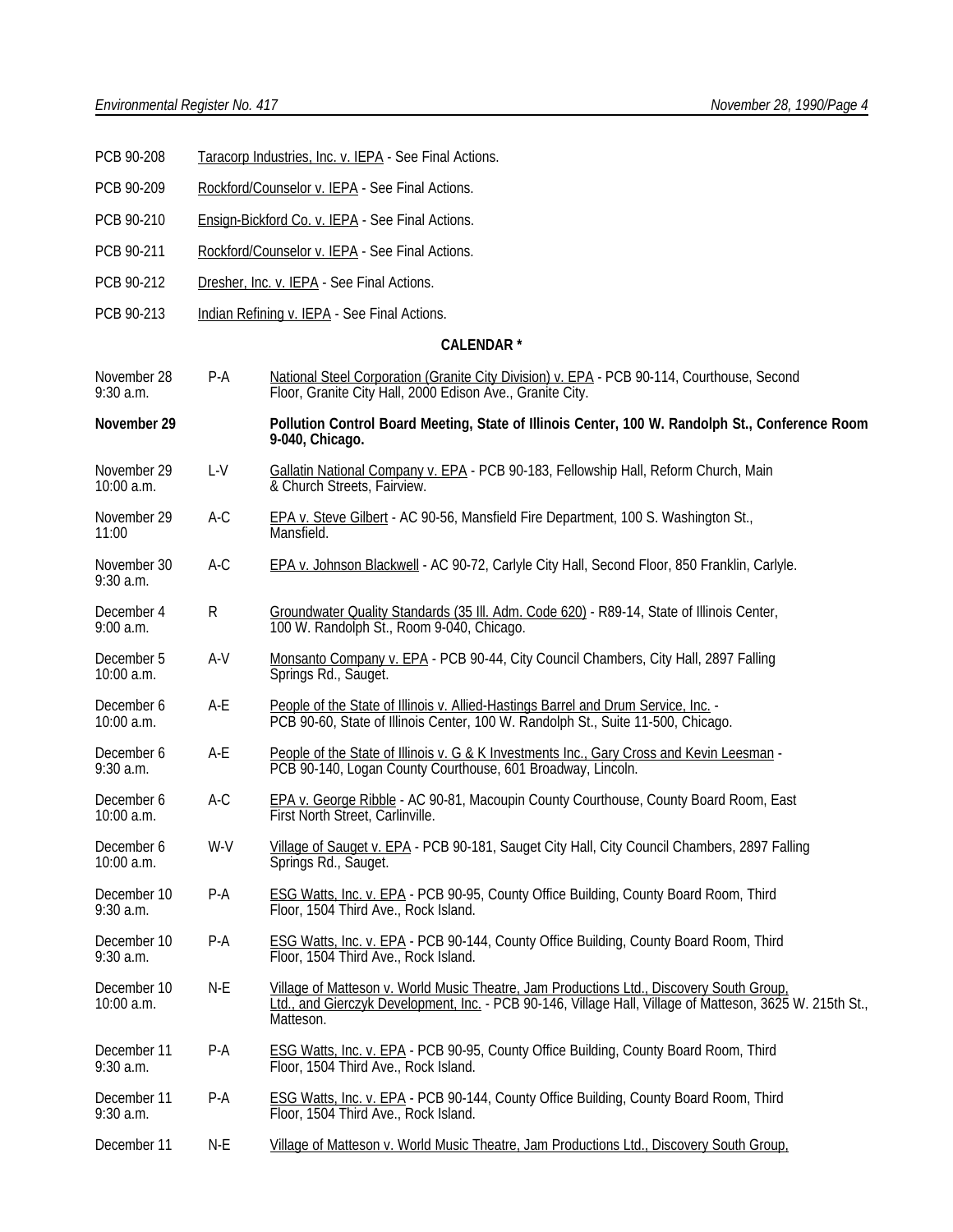| 10:00 a.m.                         |            | Ltd., and Gierczyk Development, Inc. - PCB 90-146, Village Hall, Village of Matteson, 3625 W. 215th St.,<br>Matteson.                                                                                                |  |  |
|------------------------------------|------------|----------------------------------------------------------------------------------------------------------------------------------------------------------------------------------------------------------------------|--|--|
| December 11<br>10:00 a.m.          | $N-E$      | Joseph P. Comer and Michelle S. Comer, d/b/a Flamingo Lake v. Gallatin National Co. and<br>Senator Roger A. Keats, President - PCB 90-145, Fellowship Hall, The Reformed Church, Main &<br>Church Streets, Fairview. |  |  |
| December 12<br>$11:00$ a.m.        | $A-C$      | EPA v. ESG Watts, Inc. - AC 90-26, Municipal Building, Room 203, Seventh & Monroe Sts.,<br>Springfield.                                                                                                              |  |  |
| December 12<br>10:00 a.m.          | A-E        | EPA v. Container Corporation of America - PCB 90-180, Carol Stream Village Hall, Conference<br>Room, 500 North Gary St., Carol Stream.                                                                               |  |  |
| December 13 UST-FRD<br>$9:00$ a.m. |            | Williamson Adhesives, Inc. v. EPA - PCB 90-168, State of Illinois Center, 100 W. Randolph<br>St., Suite 11-500, Chicago                                                                                              |  |  |
| December 14 UST-FRD<br>$9:00$ a.m. |            | Williamson Adhesives, Inc. v. EPA - PCB 90-168, State of Illinois Center, 100 W. Randolph<br>St., Suite 11-500 Chicago.                                                                                              |  |  |
| December 14<br>10:00 a.m.          | P-A        | Natural Gas Pipeline Company of America v. EPA -PCB 87-150, City of Kankakee, Council Chambers, Second Floor, 385 East Oak St., Kankakee.                                                                            |  |  |
| December 14<br>10:00 a.m.          | $A-C$      | EPA v. Al Springman - AC 90-79, Jersey County Courthouse, Courtroom B, Jerseyville.                                                                                                                                  |  |  |
| December 17<br>$9:30$ a.m.         | W-E        | EPA v. Hopper Paper Division, Georgia Pacific Corporation and Taylorville Sanitary District PCB 90-184, City Council Chambers, 115 N. Main St., Taylorville.                                                         |  |  |
| December 17<br>$9:30$ a.m.         | P-A        | American Steel & Wire Corporation v. EPA - PCB 90-188, Will County Courthouse, 14 W.<br>Jefferson St., Courtroom 403, Joliet.                                                                                        |  |  |
| December 18<br>10:00 a.m.          | A-E        | People of the State of Illinois v. Sure-Tan, Inc. - PCB 90-62, State of Illinois Center,<br>100 W. Randolph St., Suite 11-500, Chicago.                                                                              |  |  |
| December 18<br>10:00 a.m.          | $A-S$      | Petition of the Quantum Chemical Corporation, USI Division, for an Adjusted Standard, 35 III.<br>Adm. Code 720.130 - AS 90-7, Grundy County Courthouse, Room 16, 111 East Washington St., Morris.                    |  |  |
| December 18<br>$9:30$ a.m.         | $P-A$      | City of Charleston v. EPA - PCB 90-190, City Council Chamber Room, 520 Jackson St.,<br>Charleston.                                                                                                                   |  |  |
| December 20                        |            | Pollution Control Board Meeting, State of Illinois Center, 100 W. Randolph St., Conference Room<br>9-040, Chicago.                                                                                                   |  |  |
| December 20<br>TU:00 a.m.          | N-E        | Carl Madoux, Alice Madoux, Glenn Moody & Margaret Moody v. B & M Steel Service Center,<br>Inc. - PCB 90-148, Alton City Hall, 101 East 3rd Street, Alton.                                                            |  |  |
| December 21<br>$9:30$ a.m.         | A-E        | IEPA v. Columbia Quarry Company - PCB 90-161, County Conference Room, St. Clair County<br>Building, 5th Floor, 10 Public Square, Belleville.                                                                         |  |  |
| December 21<br>10:00 a.m.          | N-E<br>A-E | Carl Madoux, Alice Madoux, Glenn Moody & Margaret Moody v. Straders Logging and<br>Lumber Mill - PCB 90-149, Alton City Hall, 101 East 3rd Street, Alton.                                                            |  |  |
| December 27<br>10:00 a.m.          | $P-A$      | Olin Corporation v. EPA - PCB 89-178, In a Room in the City Hall, 101 E. 3rd Street, Alton.                                                                                                                          |  |  |
| January 3<br>10:00 a.m.            | A-E        | EPA v. Nesco Steel Barrel Company - PCB 90-37, Granite City Township Building, 2060<br>Delmar Ave., Granite City.                                                                                                    |  |  |
| January 8<br>9:00 a.m.             | P-A        | Douglas Furniture v. EPA - PCB 90-22, State of Illinois Center, 100 W. Randolph St., Suite<br>11-500 Chicago.                                                                                                        |  |  |
| January 8<br>10:00 a.m.            | A-C        | EPA v. James Gilmer & EPA v. Archer-Daniels-Midland, - AC 89-289 & AC 89-290<br>(consolidated), Douglas County Courthouse, County Board Room, 401 South Center St., Tuscola.                                         |  |  |
| January 24                         | A-E        | People of the State of Illinois v. Robert A. Propheter, d/b/a Bob Propheter Construction                                                                                                                             |  |  |